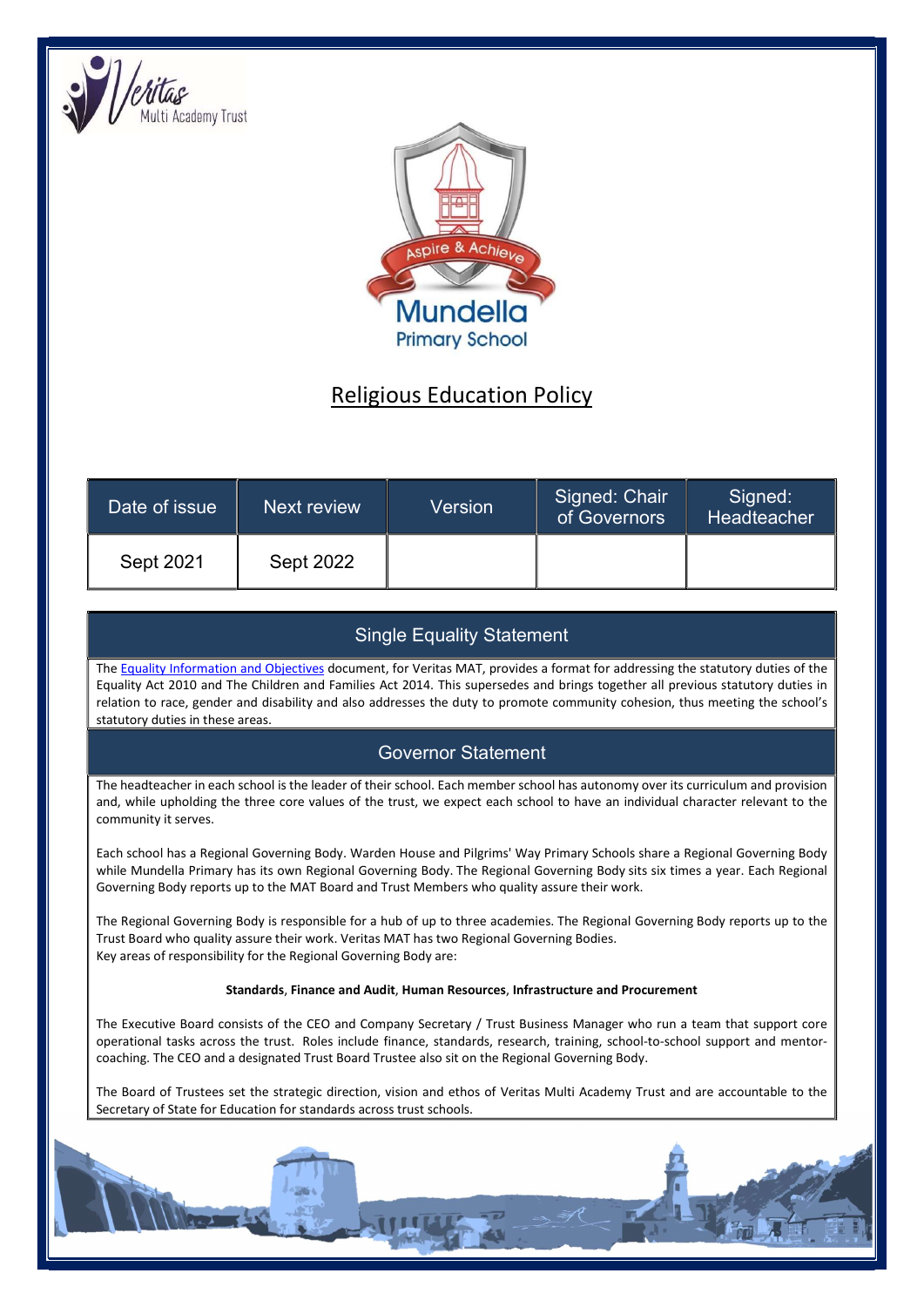## Rationale

Religious education seeks to make a major contribution to the spiritual, moral, social and cultural development of pupils by helping them to acquire a knowledge and understanding of major religions, an appreciation of ultimate questions and responses to them, and to develop their own beliefs and values.

## Aims

- to gain a knowledge and understanding of the beliefs and practices of Christianity and other major world religions;

- to enable pupils to develop the ability to make their own reasoned and informed judgements about the religious and moral issues which arise from reflection on human experience and a study of religious belief and practice;

- to enable pupils to consider ways in which beliefs, values and traditions might have significance for their own lives.

## Requirement

The legal requirements for religious education state that religious education must be provided for all registered pupils in school including those in reception classes. Mundella Primary School has elected to follow the Kent Agreed Syllabus for Religious Education for 2012.

#### **Objectives**

## To gain a knowledge and understanding of the beliefs and practices of Christianity and other major world religions.

- to identify and describe the key features of Christianity and other world religions ,

such as key figures, teachings, ceremonies, festivals and sacred writings;

- to identify elements common to a number of religions, such as public worship and marriage ceremonies;

- to identify features which are distinctive of particular religious traditions, such as the use of a mezuzah in Judaism.

## To enable pupils to develop the ability to make their own reasoned and informed judgements about the religious and moral issues which arise from reflection on human experience and a study of religious belief and practice.

-To become aware of the ultimate questions which life raises such as: Why do people believe there is a God? How was the universe created? What happens in life after death? To appreciate the different answers offered by Christianity and other traditions.

- To engage with issues which arise from a study of religions such as the value of special times, rituals, days of worship, festivals, mourning rituals and funerals.

## To enable pupils to consider ways in which beliefs, values and traditions might have significance for their own lives.

-To appreciate that much of personal value can be gained from a study of the teachings of living religions inspirations to Gods work such as ideas about the way we might treat those less fortunate than ourselves from looking at stories like the Good Samaritan in the Bible.

-To appreciate the value of religious ritual and practice such as silence, stillness and reflection.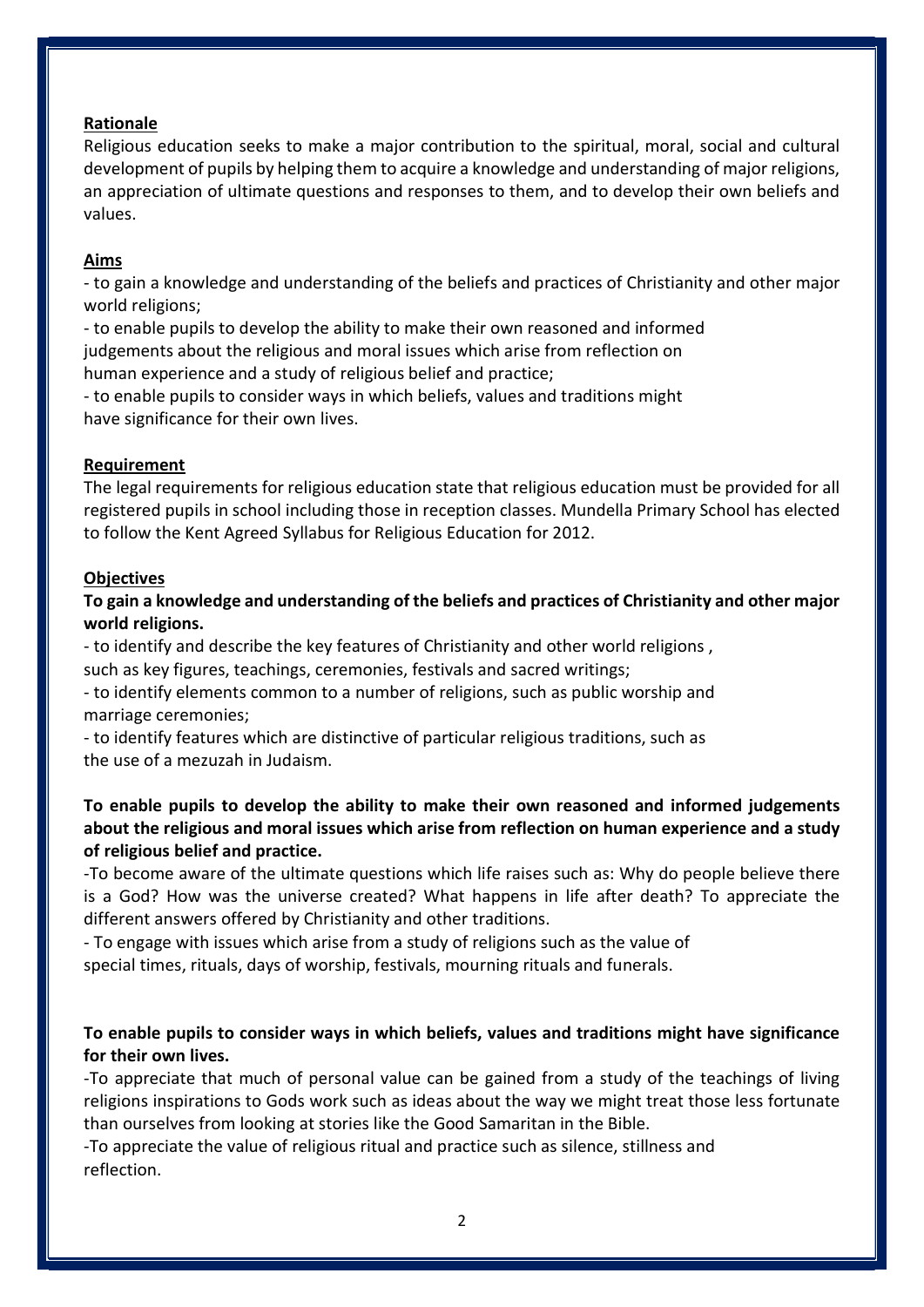#### Time allocation

The Dearing Review (1995) recommends a minimum amount of 5% of curriculum time for religious education, which equates to 30 minutes per week in Foundation Stage, 36 hours per year at Key Stage 1, and 45 hours per year at Key Stage 2. The time allocation does not include time spent in acts of worship or assemblies but does include time spent in preparation for them. At Mundella School, children in Key Stages 1 and 2 RE for children may be taught for 45- 60 minutes per week, due to time restraints, or taught in discreet blocks of time as part of our 'Off Plan' Weeks (Christmas and Easter).

#### Curriculum Planning

The Kent Agreed Syllabus 2017 is the basis for our curriculum. It:

- devotes most attention to Christianity at each key stage;

- includes a study of all the religions recognised as principal in Great Britain over

key stages 1- 4, Hinduism, Judaism and Sikhism are the prescribed religions covered in Key Stage 1 and 2;

- includes a study of the moral dimension of religions at each key stage.

At Mundella Primary School, the long term plans for each year group have been devised in order to fully cover the requirements of the Programme of Study in the Kent Agreed Syllabus. In all year groups Christianity is studied naturally allowing for the inclusion of work based upon Harvest, Christmas and Easter.

The children in the Foundation Stage will study Religious Education through planned activities identified in the Early Learning Goals and will also study some aspects of different world religions.

The focus will still be primarily on elements within Christianity and will be structured around stories. The main topics will still be focused upon Special Times, Special Places and Special People. In Key Stage One pupils will study three Core Units on Christianity, Judaism and Hinduism. This has been arranged so that Year One will study Judaism and Year Two will study Hinduism.

In Key Stage Two pupils will engage in higher level study of Christianity and Judaism and will also study Islam and Sikhism. This has been arranged so that Year Three will study Judaism, Year Four and Year Five will study Islam and Year Six will study Judaism and Sikhism. This is a Transition Unit which is taught at the end of Year Six with links to study at Secondary Schools.

Progression and continuity can be seen through the different expectations that are clearly stated in each Key Stage's Schemes of Work. It is also shown through acquiring wider and more detailed knowledge of religious beliefs. A deeper understanding of the meaning of stories, symbols and events. A more fluent and competent use of religious language and terminology and increased levels in skills when responding to questions of identity.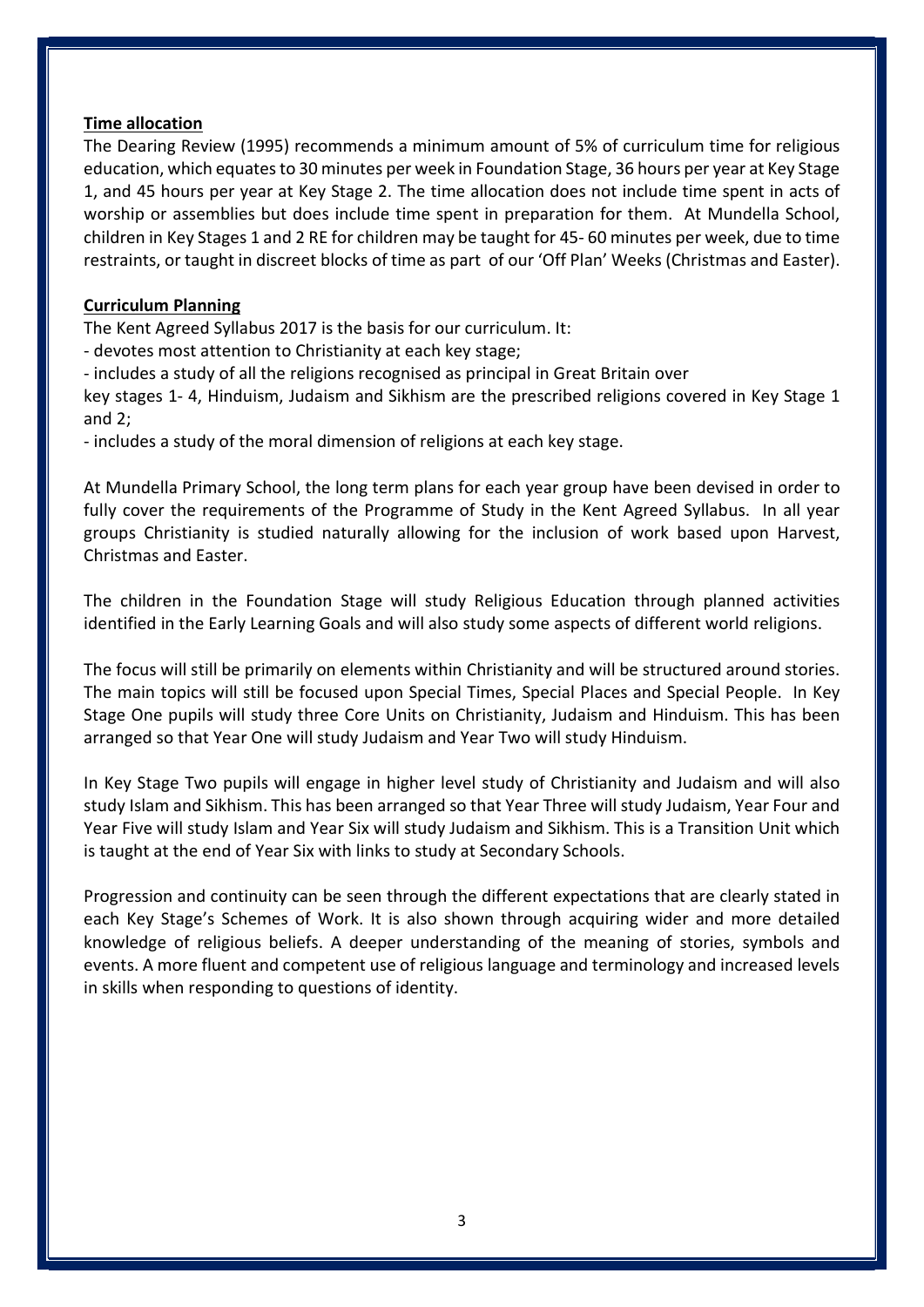## Principles of Teaching and Learning

## Differentiation and Special Needs

When studying Religious Education teachers will ensure that they encompass the full range of age and ability including the most able within their class. For the children resources will be accessible and appealing. They will focus on religious practice and the use of religious artefacts where possible. The full range of strategies to achieve differentiated learning will be employed including task, outcome, resource, support and pupil grouping. There will also be particular emphasis upon ensuring that all tasks are challenging and sufficiently demanding to stimulate and engage more able pupils.

## Breadth and Balance

Although work on Christianity will predominate at both key stages, there will be work in depth on other world religions. Teaching will seek to bring about a deeper knowledge and understanding of religious traditions but also to develop a range of skills such as the ability to empathise and evaluate attitudes and respect for diversity.

## Variety of teaching styles

Pupils will experience a wide range of teaching and learning experiences appropriate to the matter to be learned understanding that pupils learn best in different ways. Pupils will experience opportunities to learn and express themselves through a whole range of teaching and learning experiences for example:

- listening to the teacher;

- reading texts;
- seeking information for themselves in libraries and via the internet;
- discussion with the teacher and other pupils;
- pair and group work;
- using a range of media such as artefacts, pictures, photographs, music, role play and drama;

- visits and visitors.

Regular opportunities will be provided for pupils to raise their own questions and to explore answers to them and to discuss and reflect on fundamental issues addressed in religious education.

## Relevance

Religious education will be made relevant in at least two ways. Firstly, teachers should establish clear links between elements of religious belief and practice and aspects of children's own lives, for example when teaching about the dietary laws in Judaism. Learning could start by asking questions about foods pupils like and dislike and where some families are vegetarian.

Secondly, teaching will seek to enable pupils to gain something of personal value from their study of religious belief and practice, for example the way that they might apply insights gained from religious stories to their own lives.

## Cross-curricular skills and links

Religious education can make a contribution to the development of general educational abilities such as literacy, seeing the world through other people's eyes and the ability to express thoughts, feelings and personal beliefs. Religious education also makes a contribution to pupils' spiritual, moral, social and cultural development. It addresses issues which arise in a range of subjects such as English and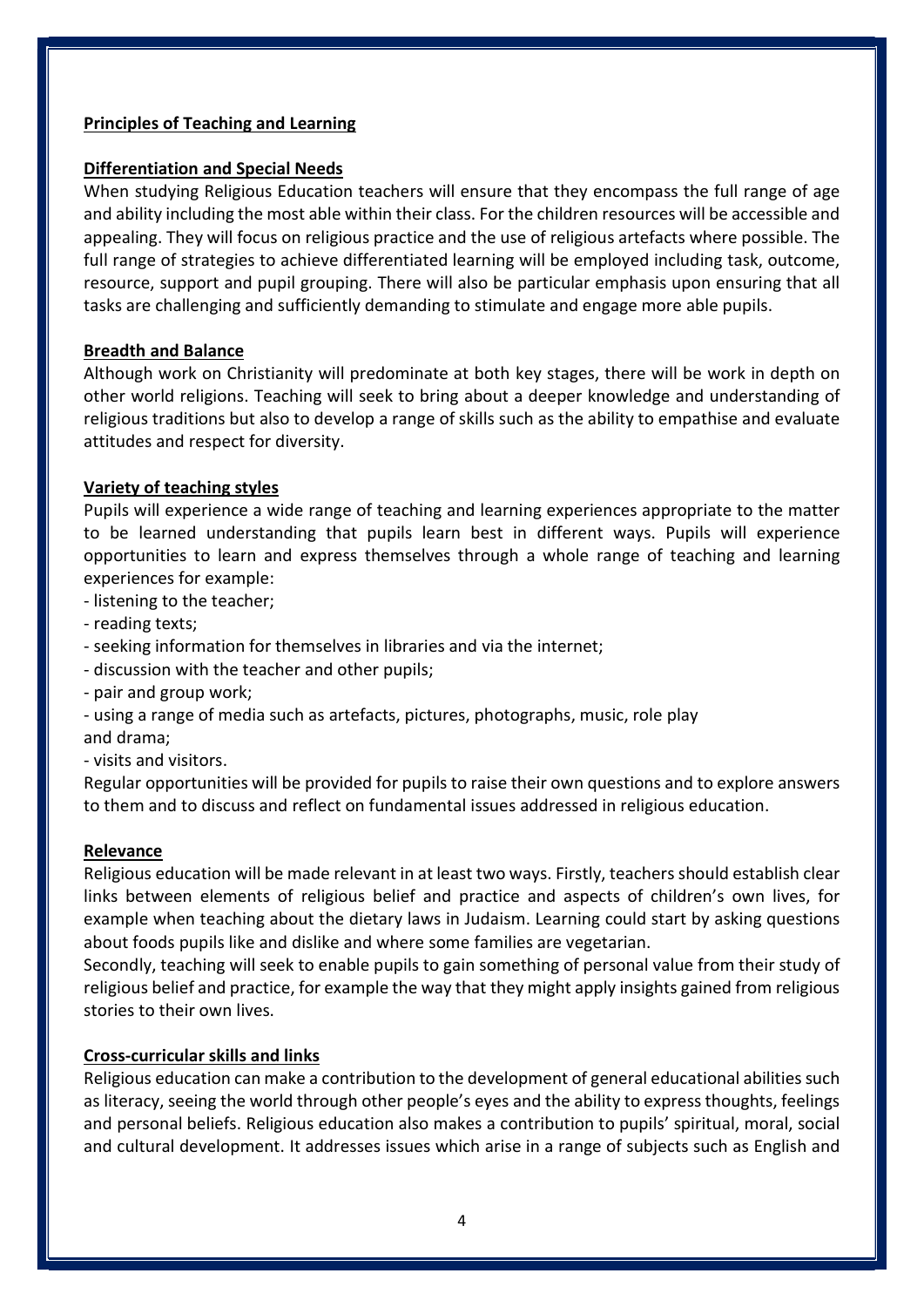History as well as personal and social education. As it is concerned with values and behaviour, religious education can make a significant contribution to education in citizenship.

The use of I.C.T can enhance children's motivation in religious education; they can find out information about religious beliefs, use the internet and E-mail for exchanging information and use word processing skills to retell stories and present information in a more colourful way.

#### Equal Opportunities

Religious education will challenge stereotypes, misinformation and misconceptions about race, gender and religion. It will seek to present religions and diversity in terms of beliefs, traditions, customs and lifestyle in a sensitive and accurate way in order to encourage a positive attitude towards that diversity.

#### Health and Safety

Health and safety issues may arise in religious education on a number of occasions; Particular care should be taken if the objective is to;

- handle artefacts, e.g. A splinter from a piece of wood;

- consume food, e.g. If tasting some of the food eaten by Jews during the Seder meal;

- visit places of worship;

Teachers at Mundella Primary School should conform to guidelines within the school health and safety policy in these circumstances. Any visits must follow the guidelines for "Offsite" working.

#### Assessment, Recording and Reporting

Assessment in Religious Education will:

- directly relate to the attainment targets, AT1 Learning about religion, AT2 Learning from religion;

- involve identifying suitable opportunities in schemes of work;

- be directly related to the attainment targets in the Kent Agreed Syllabus 2012, as well as the local and national expectations of achievement in religious education; - seek to identify development in the different areas of learning in the subject and not only in the acquisition of factual knowledge;

- recognise the range of skills and attitudes which the subject seeks to develop;

- employ well defined criteria for marking and assessment which identify progress and achievement as well as effort;

- include pupil assessment.

During each term children will be assessed for each scheme of work taught and studied. These assessments will support a final assessment for each child at AT1 and AT2 at the end of each academic year. These results will be recorded on a Foundation Subject assessment sheet. These will form the basis of feedback to pupils and reports to parents.

## Establishing standards

The level descriptors shown in the Kent Agreed Syllabus should be referred to when assessing children's progress. In Key Stage One the pupils should be between Stages 1-2,and in Key Stage Two within the range of 3 6. There are two Attainment Targets that the children will be assessed against. AT1: Learning about religion- knowledge and understanding and AT2 : learning from religion, evaluation and application.

(Please refer to Establishing Standards: Kent Level Descriptions in Appendix).